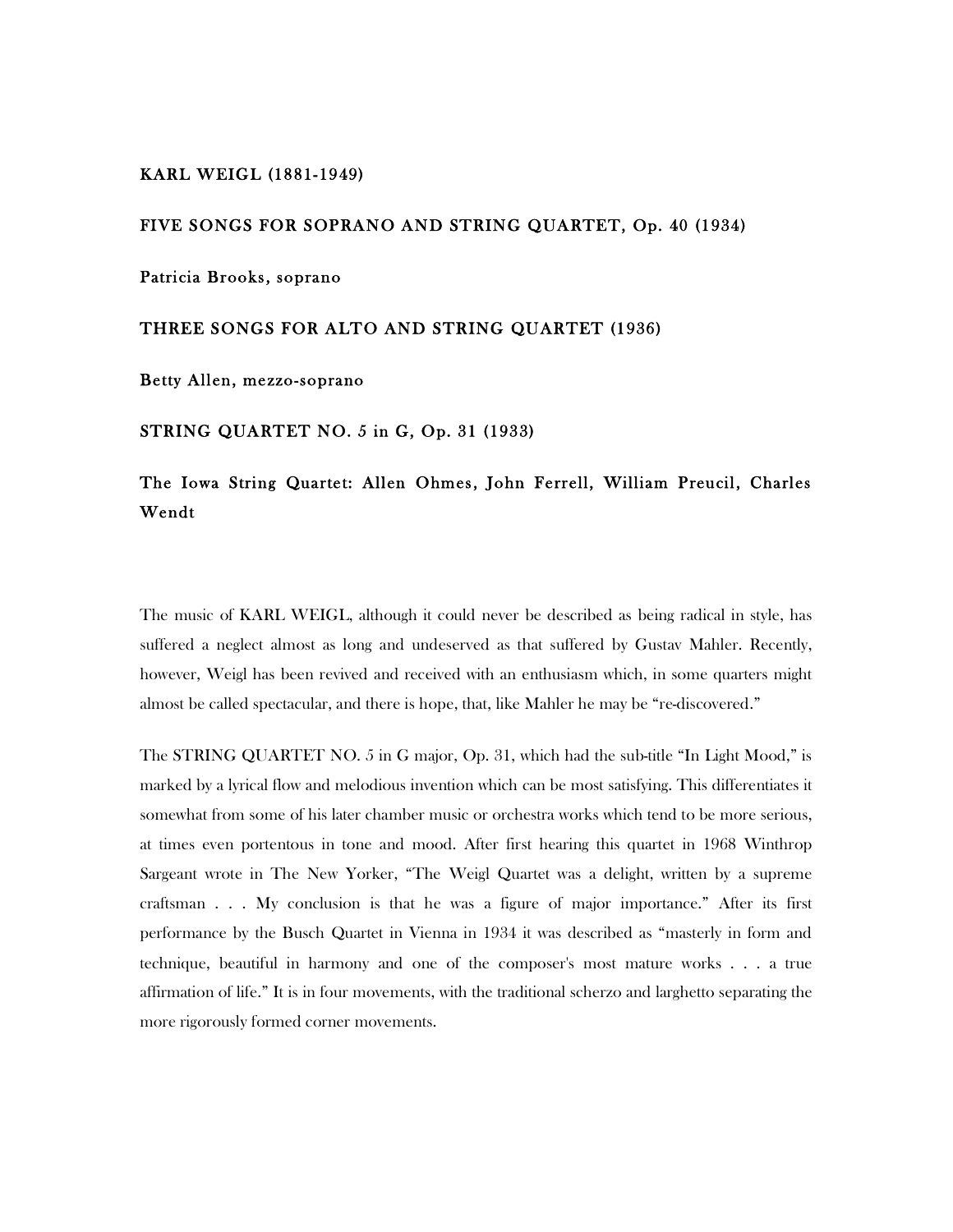KARL WEIGL was born toward the end of the century in Vienna, remaining there during the long afternoon of that city's glory, and into its agony at the start of World War II. He studied piano and composition at the Vienna Academy and privately with Alexander V. Zemlinsky, and after receiving his doctorate at the University of Vienna in 1904, was appointed to an enviable position as Mahler's assistant coach at the Vienna Imperial Opera. It was Mahler himself who believed in the young man's music and was instrumental in getting some of his early compositions performed. Weigl had already written a large number of works, including the first of his six symphonies, when he won the coveted "Beethoven Prize" from the Society of Friends of Music for the third of his eight string quartets. Later he also was awarded the "Prize of the City of Vienna" for his symphonic cantata, "World Festival."

When World War II darkened Europe, Karl Weigl, his wife, Vally, and their son migrated to New York, where they became U.S. citizens, and the composer, already 57, started building a new career. He devoted himself to compositions on the grandest scale, expressing in them what was felt to be the "pain and anguish of a whole nation." He also wrote a quantity of chamber music, which, perhaps, was closest to his heart, and which was also accepted by leading figures as examples of the great Viennese tradition. Nevertheless, when he died in 1949, he had still not recovered the aura of eminence that had been his in Europe. His legacy was an impressive quantity of music, six symphonies, four concerti, two overtures, eight string quartets and over 130 songs.

The song cycles on this record are recorded for the first time. The earlier one, for soprano, was premiered by the great Elisabeth Schumann in Vienna, and sung by her in London, where the songs were acclaimed as "powerfully expressive, masterly shaped . . ." The contralto cycle has never been performed.

THE IOWA STRING QUARTET is composed of members of the faculty of the important music school of the University of Iowa. They have already played themselves into the forefront of the chamber music field, in both traditional and contemporary styles, with their particularly true and harmonious performances. Attestation to their prestige is the fact that they play a set of Stradivarius instruments once owned by Paganini, on loan from Washington's Corcoran Gallery.